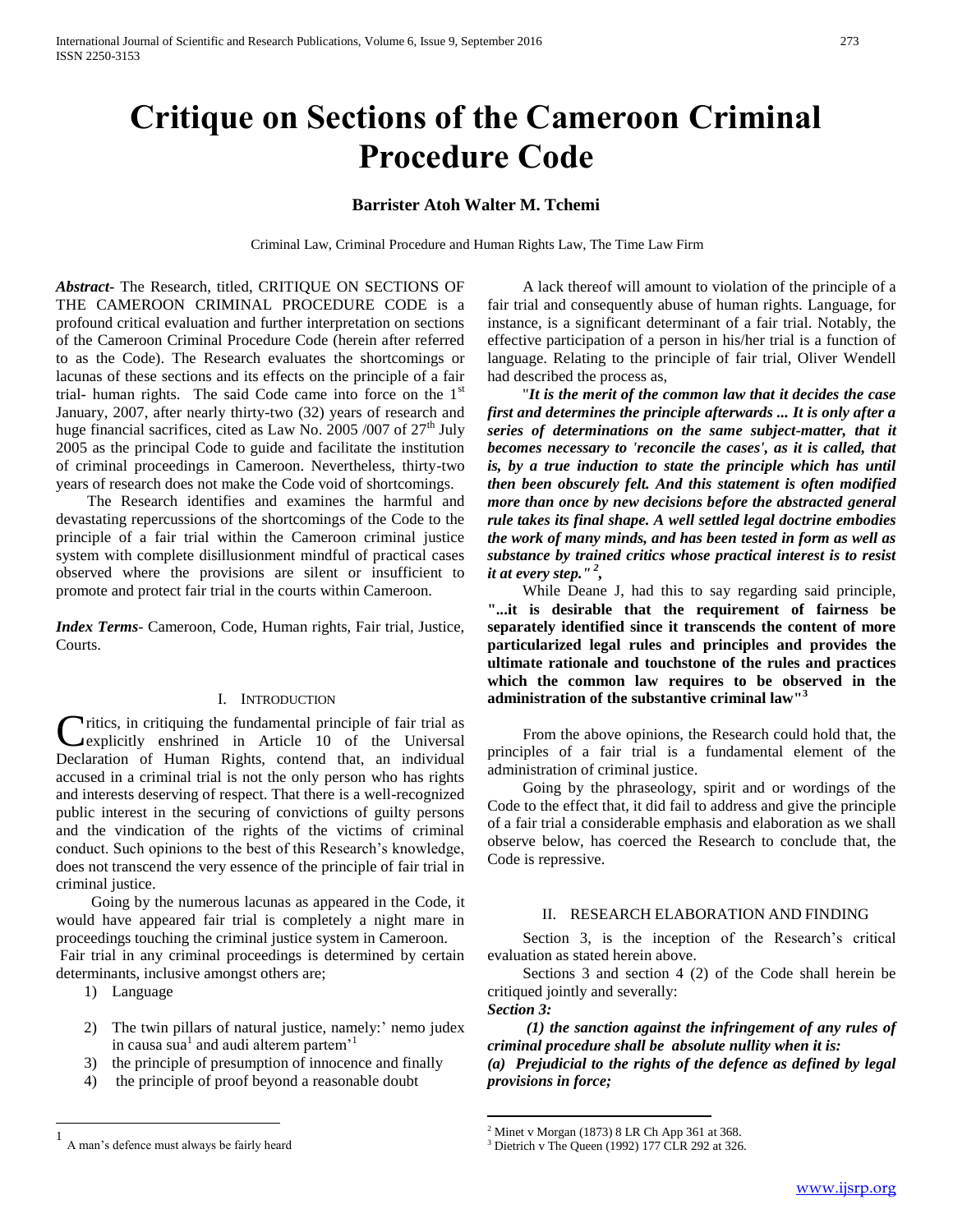#### *(b) Contrary to public policy.*

 *(2) Nullity as referred to subsection (1) of this section shall not be overlooked.*

 *It may be raised at any stage of the criminal proceedings by any of the parties and shall be raised by the trial court of its own motion.*

## *Section 4: (2) Cases of relative nullity shall be raised by the parties in limine litis before the trial court. It shall not be considered after this stage of the proceedings.*

 The provisions contained in section 3 of the Code, is to the effect that, where there has been **any** discrepancy in rules of the criminal procedure, there shall be a nullity absolutely, if the infringement is prejudicial to the defence and where there has been a lack of diligence to observe public order accordingly. The scope of this section is vast and vague alike and lends itself to a few key concerns namely:-

 1) The Code does not in essence offer a quantifiable gauge as to what actions and activities or lack thereof could arise to constitute a breach or infringement;

 2) The word **any** is neither defined nor pronounced for the purposes of this section and could give rise to misuse, abuse and misinterpretations of the provisions and finally;

 3) It cast a legal shadow on the fairness of the defence's trial because the wording of the provision is ambiguous, not lucid, and not concise.

 Furthermore, Sections 3 (1) and 4 (2) of the Code, prescribes absolute and relative nullities respectively for infringement of any rules of criminal procedure, such instructions as contained therein, smacks the bedrock of the rational of a common law Judge or Jurist who thinks or opines that, nullity should be predicated upon the miscarriage of justice caused by the omission as opposed to omission per se. for instance, could it be observed judicially correct for nullity to be affected on a criminal investigation containing omission with regards to section 124 (1) of the Code to the effect that, the '… *judicial police officer shall mention in his report … the interval of rest during questioning, the day and hour when …' suspect '… was either released …'* et cetera et cetera, the answer will be in the negative, for such omissions as aforementioned shall not lead to any miscarriage of justice. Consequently the provisions of said sections are built on very loose foundation and are bound to collapse with obvious dangerous repercussions on the principle of a fair trial.

 The observations as noted herein, is based upon the fact that, a Common Law Judge is not taught to apply strictly codified laws as opposed to Civil Law Judges who are trained or groomed to apply strictly codified laws. It wouldn't be an exaggeration, to sum up herein that, such lacunas as contained in above, and to a larger extend in the entire Code, as we shall observe later, stems from the fact that, two distinct legal systems; the English Common Law and the French Civil Law were codified or harmonized (Cameroon being a bilingual countryspeaks English and French language), thereby creating a single document; the Code. The Research opines that, it is bad at law, for laws to be codified or harmonized, for often; laws are customs and traditions of a given group of peoples and which has been practiced, observed for a very long period of time and developed through a system of precedent which implies a particular process of reasoning from case to case.

 Furthermore, it is important to reiterate that, customs and traditions of any given peoples are unique though with some fabric of similarities with that of others often. How then can we codify or harmonize laws of distinct peoples and circumvent with it successfully without red lines. The Research is of the considered opinion that, the codification of French Civil Law which is essentially codification of authoritative codes and the English Common Law associated with consolidation, is the bed rock of the lacunas contained in the Code. To note, it is relevant to state at this juncture that, the scope and meaning of the common law criminal justice system has been affected by codifications.

 The Research propounds with much emphasis that, section 4 of the Code is read with a lot of similar bafflements as section 3 and one may even go as far as suggesting that it was written in total negligence of the defence's interest or the concept of fairness in mind. Prima facie, it provides no exceptions to which the rules may be read or applied absolutely.

 The said sections furthermore appears to hand discretion entirely to the trial judge, extolling the nonexistence of the judiciary independence or the constitutional theory of separation of powers.

 Here we begin to see the tapestry of the Code begin to ream and weaken. The lacunas are more apparent and opportunities/instances of prejudice and injustice run to the forefront. Another key section of the code which often highlights the prejudice against the defence is the presumption of innocence drawn from the Common Law system which is in line with the Universal Declaration of Human Rights<sup>4</sup>. Section 8 of the Code reads:

#### *Section 8:*

 $\overline{a}$ 

 *1) Any person suspected of having committed an offence shall be presumed innocent until his guilt has been legally established in the course of a trial where he shall be given all necessary guarantees for his defence.*

 *(2) The presumption of innocence shall apply to every suspect, defendant and accused.*

 The above mentioned section propounds; *'any person suspected of having committed an offence shall be presumed innocent until his guilt has been legally established' …,*

 In theory this section when observed ensures a fair trial before the courts, as it assumes that an accused is innocent with his guilt to be proven, however, often times a more accusatory system, which reflects the civil criminal legal structure is applied. By virtue of the lacunas present in the general spirit of the code, the failure of the code to make a quantifiable rule of infringement that may amount to nullity has led to the failure of many trial judges to apply the provisions of the Code the way it is.

 Another baffling area which often impinges upon the right of the defence to a fair trial is observed in Sections 307 and 310 relatively,

Sections 307 and 310 read respectively:

 $4$  Article 11, Pg 50. Human Rights Compilation of Texts, January 2011.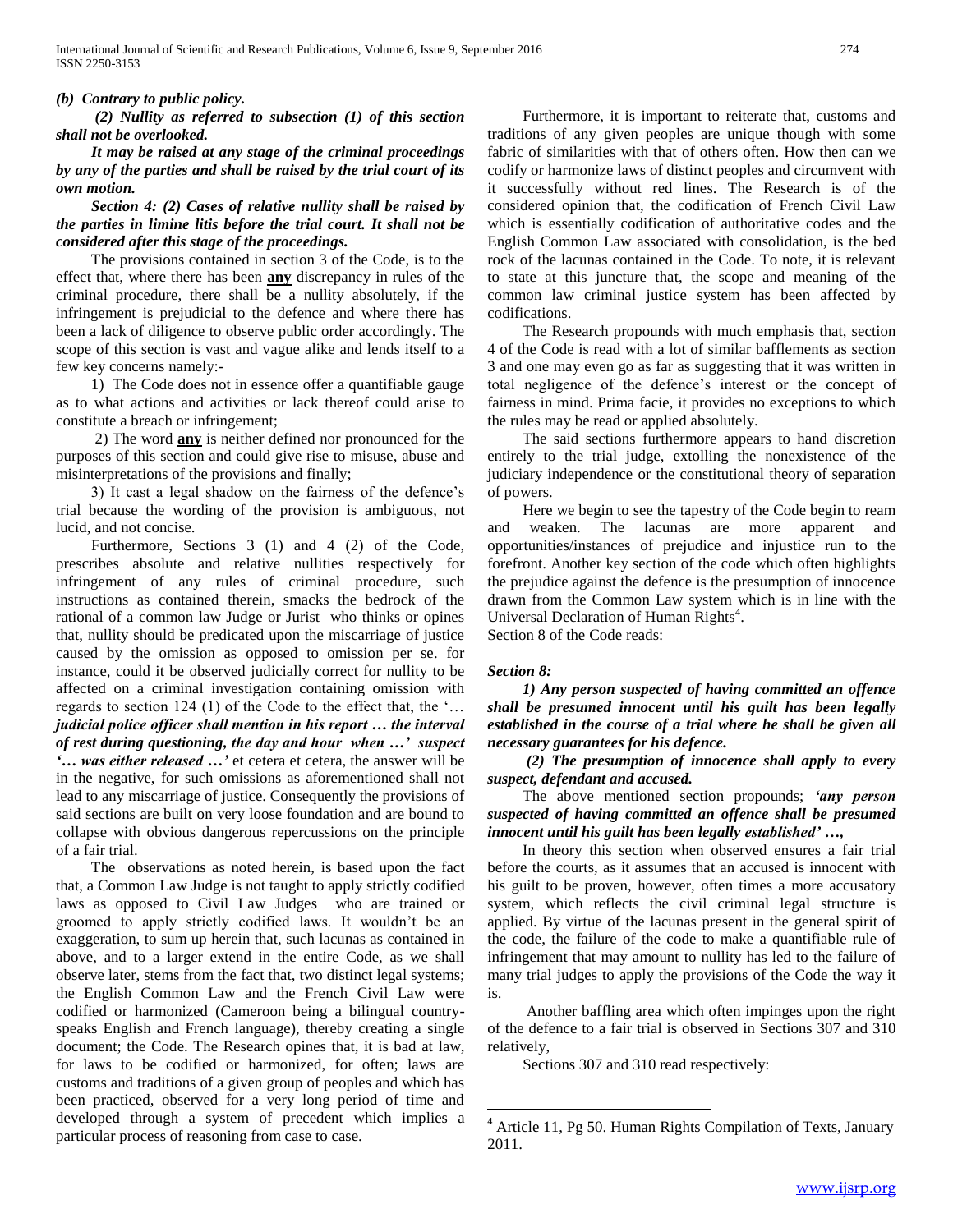*Section 307: The burden of proof shall lie upon the party who institutes a criminal action. Section 310:* 

 *(1) The judge shall be guided in his decision by the law and his conscience.*

 *(2) His decision shall not be influenced either by public rumor or by his personal knowledge of the facts of the case.*

 *(3) His decision shall be based only on the evidence adduced during the hearing.*

 *Res est misera ubi jus est vagum et incertum<sup>5</sup>* , the said provisions exhibit a very contentious infringement yet, undermining most prominently the institution of a fair trial within criminal proceedings. There is no mention therein of the exceptions to which the vague, ambiguous rules should apply. It suggests therefore and one may be inclined to deduce that evidence may be obtained by any measure and means possible. The tacit suggestion of violation leaves a large scope for corruption as it suggest that proof can be fabricated, withheld, overlooked, trivialized, with little or no regard to both authenticity and veracity. The Research is of the propensity then, that this provision of the Code lends itself to the courts applying the provisions *ultra liticum*.

 *Statuta pro publico commodo late interpretantur<sup>6</sup> ,* the black letter of the Code demonstrates a divergent observation with regard to this legal maxim, Section 309 of the Code further sustains and extends the proclivity of the ambiguous, unqualified and oppressive nature of the Code rendering it thus incompetent.

#### Section 309 reads:

## *Any accused who pleads any fact in justification of an offence or to establish his criminal irresponsibility, shall have the burden of proving it.*

 Section 310 of the Code, presents a dichotomy of two tests to be applied simultaneously by the judge with the conjunctive of the word *AND* in between the words law and his conscience.

#### Section 310

 $\overline{a}$ 

## *1) The judge shall be guided in his decision by the law and his conscience.*

 *(2) His decision shall not be influenced either by public rumour or by his personal knowledge of the facts of the case.*

# *(3) His decision shall be based only on the evidence adduced during the hearing.*

 The first test is the objective test; where the judge is called to apply the law and the second test is the subjective one, where he is called not to be influenced by his personal knowledge of the facts of the case in reaching his decision. There is a nuance because it is practically difficult for the judge to have room to apply his conscience without the influence of public rumor or his personal knowledge. The application of section 310 (2) contradicts section 310 (1). The contradiction is as such that it does not provide any qualified barometer for conscionable activity, for what is therefore conscionable for one, may not be for the other. If the judge is to be guided by both the law and his conscience in adjudicating as mentioned in the above subsections, the principle of a fair trial is therefore undermined as the judge becomes the almighty with too much power at the detriment of the defence.

 Another vexatious area of the Code that affects the principle of a fair trial is the claim of state privilege or professional secrets contained in section 325 (2) of the Code.

 **Section 325 (2**) reads: *(2) Subject to the provisions of section 322 (2), any person summoned as a witness shall be bound to appear and take oath before giving evidence. However, and unless otherwise provided for by law, the oath taken shall not relieve the witness of his obligation to keep the secrets which have been confided to him by reason of his profession.*

 Here we see the Code making a classification with respect to prosecution witnesses. To note, in criminal proceedings or justice, Prosecution witnesses are called in Court and obliged by law to speak the truth, the whole truth and nothing but the truth. Therefore such classification as contained in the aforesaid section shall amount to reservation of evidence or information that could lead to the truth in a criminal trial; more so reservation of evidence or information in any criminal trial or proceedings is inconsistent with the principle of a fair trial.

 From the above mentioned, it is but obvious that the sections are constructed on very loose grounds which give occasion for further interpretations, consequently conferring too much discretion and prerogative in the hands of the trial judge. In a write up captioned 'fair *trial a nightmare in the judicial systems in Cameroon'*<sup>7</sup> *Barrister Atoh Walter M. Tchemi* alluded to the evasive institution of a fair trial in Cameroon. He propounds that **"***the judicial system in Cameroon is handicapped by lack of an effective and independent judiciary and furthermore that the courts in Cameroon are instruments of injustice and unfairness. Consequently the fundamental principle of a fair trial can hardly be observed practically within the judicial system in Cameroon"***.** 

 The Research is hastened to state herein that, the attainment and admissibility of evidence are critical ingredients of a fair trial, notwithstanding that, the said evidence emanates from a credible and reliable source.

 Section 336 of the Code, concerns the admissibility of evidence of a witness in absentia, whether due to death or because of other factors including insufficient time to appear and the excess cost incurred. However, what is apt to say about this section is that it violates the defence's rights to cross examine a witness and therefore represses the application of section 373 respectively.

 **Section 336** reads: *Notwithstanding the provisions of section 335, the following shall be admissible in evidence: a) any statement made in the course of a judicial* 

*proceeding by a person who cannot be heard*

 $\overline{a}$ 

<sup>&</sup>lt;sup>5</sup> it is a miserable state of things where the law is vague and uncertain.

<sup>&</sup>lt;sup>6</sup> Statutes made for the public advantage ought to be broadly construed.

<sup>&</sup>lt;sup>7</sup> The Post Newspaper, No 01353, Monday June  $25<sup>th</sup> 2012$ .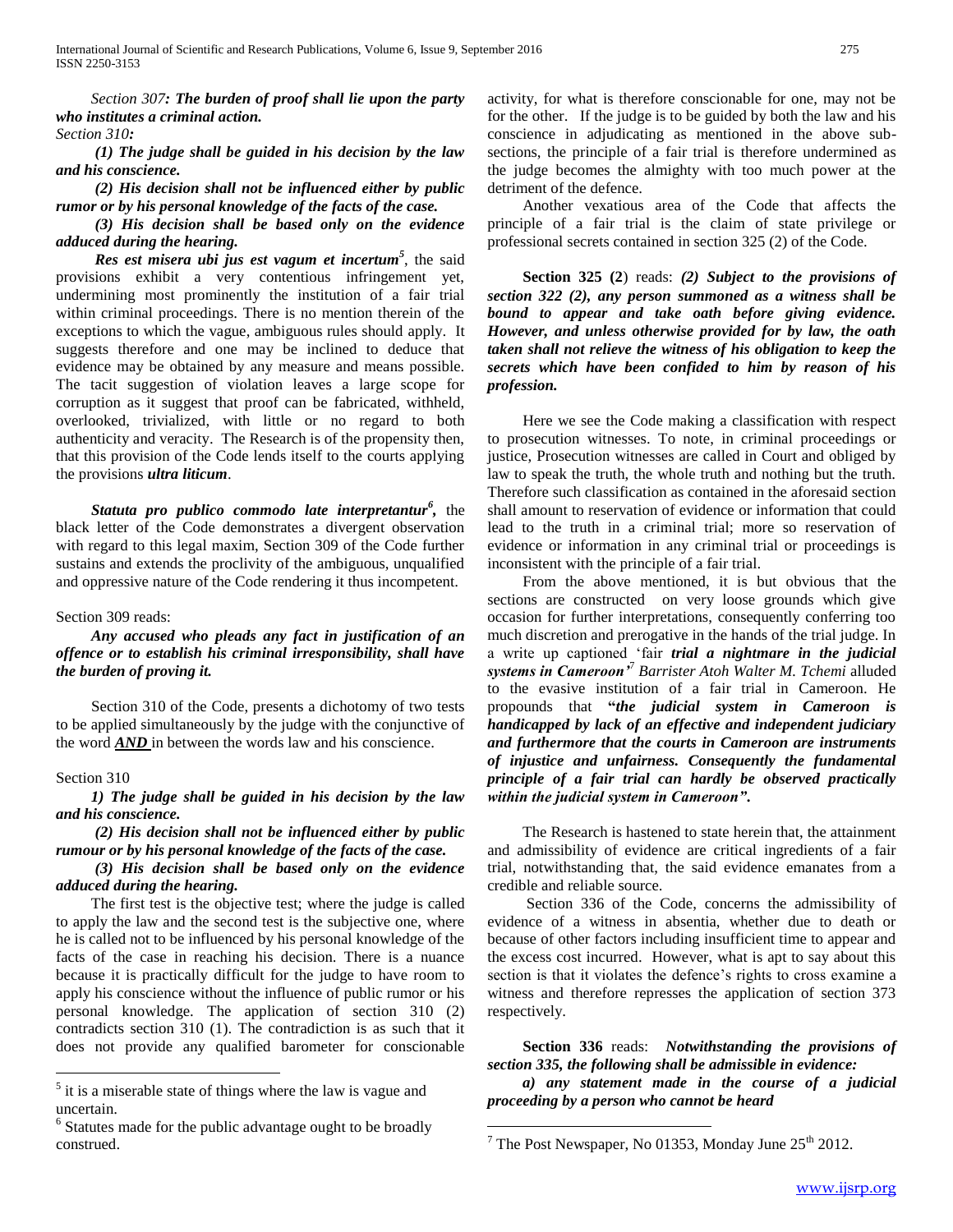*at subsequent proceedings either because he is deceased or because of insufficient time to get him to appear before the court, the excessive expenditure involved, or the impossibility of finding him;*

 *b) statement made in the course of judicial police investigations.*

 Section 373 provides: *(1) After a witness has testified, the Presiding Magistrate shall ask the adverse party if he wants to cross-examine the witness, and thereafter the party calling the witness if he wants to re-examine him.*

## *(2) The Presiding Magistrate or any member of the court where it is sitting as a collegiate bench, may finally put questions to the witness.*

 It is germane to state that, the above mentioned sections, when applied together, the challenges of both sections 336 and 373 are clearly controversial and promote a barrier to a fair trial. Section 373 propounds, that after a witness' testimony, the adverse party is given the opportunity to cross examine the said witness. The problem herein lies, that practically if that witness is in absentia, how would he or can he be cross examined. The Code is not minded to insure that where such infringements occur, there should be a nullity to the effect of a dismissal.

 Section 336 furthermore infringes on the principle of a fair trial and consequently human rights of the defendant or accused as it is a clear principle of evidence that the accused should have the right to face his accuser or question and contest any evidence brought against him/her in a court of law. However, if that witness is not present materially, the rights of the accused to effect his defence is therefore defeated.

 To note, the examination of prosecution witnesses/civil claimants in the course of a criminal trial by the accused is very imperative; this system requires the illumination and or clarification of facts by the accused by means of putting vital questions to the said prosecution witnesses/Civil Claimants. The examination of prosecution witnesses is purely an English Common Law Rule to the effect that, an accused is presumed innocent until he has been proven guilty; Actori incumbit probation onus probandi incumbit et qui decit. The application of the provisions contained in section 336 of the Code is in total contravention with the principle of examination of witnesses,/prosecution witnesses.

 It is relevant to state at this juncture that, when the prosecution calls a witness in a criminal trial, that witness is required by law to lead the process of examination-in-chief which is the first type of examination as far as the examination of witnesses are concerned and thereafter cross-examination by the other party or the accused, with re-examination by the party called by the prosecution, that is the prosecution witness. The aforementioned are the three types of examinations that must be observed in the course of any criminal trial in order that there be a fair trial.

 The Research is hastened to state herein that, the examination of prosecution witnesses in a criminal trial by the accused is therefore a matter of law and not mere practice<sup>8</sup>. Going by the black letter of section 336 of the Code, the examination-in-chief which presupposes the examination of

 $\overline{a}$ 

prosecution witnesses by the accused or Counsel on his/her behalf with the objective of eliciting testimony of the alleged facts which the prosecution in calling the witness or witnesses seeks to establish is defeated.

 It is very relevant for the accused to cross examine prosecution witnesses in order to test the correctness of the evidence adduced during examination-in-chief. Cross examination has the functions of destroying the evidence of prosecution witnesses in the course of a trial. It equally exposes the malicious intents of prosecution witnesses called by the prosecution and curbs exaggerations.

 Cross examination remains the most excellent and surest means of testing the veracity in all criminal actions, reasons why in June 2000, cross examination was introduced into the French legal system by the Law of 15 June 2000 thereby reinforcing the promotion and protection of the principle of presumption of innocence and the right of the accused. The said piece of Legislation mentioned herein came into force on  $1<sup>st</sup>$ , January 2001.

 The Research intimates further that, the principle of a fair trial and justice are being violated in any criminal trial with the prosecution witnesses in absentia.

 It is not an over statement to state herein, that, the examination of prosecution witnesses and specifically cross examination in a criminal trial is a genuine and absolute vital instrument that renders the process of any criminal proceedings more credible.

 Considering the aforesaid and with regard to the provisions of section 336, the Research is quick to make mention herein that; the Code is oblivious as far as the search for the truth in criminal proceedings is concerned.

 In summing up the lacunas of the aforementioned section, the Research observes with profound disgust the silence of the Code in compelling judicial police officers or agents who record statements during investigation with sanction or penalty upon disregard or disrespect to any subpoena to appear in court to lead the process of examination-in-chief. Practically, it is observed in courts very many a time that, the prosecution or the state counsel has had serious problems in an attempt to cause judicial police officers to appear in court in order to give evidence or lead the fundamental rights of examination-in-chief, since the said judicial police officer is not oblivious of the fact that, no direct and spelt out serious penal sanctions awaits him or her. In such a dilemma the prosecution is left wanting and with the desire to prosecute at all cost, he or she resorts to section 336, thereby violating the fundamental process of examination-in-chief and the principle of a fair trial. It is relevant to state that, the challenges of the aforementioned section are poignant and compelling for its application is alien to typical common law criminal justice system.

 Another vexatious section of the Code which impinges on the principle of fair trial is Section 438 of the Code, which defies the deeply rooted principle of review of trial courts' judgments and orders or rulings alike by the court of appeal by precluding appeal against interlocutory ruling ordering investigation.

#### Section 438 of the Code reads:

 *Any interlocutory ruling ordering an investigation shall be immediately enforceable. It shall not be subject to appeal.*

<sup>&</sup>lt;sup>8</sup> See Section 188 of the Evidence Ordinance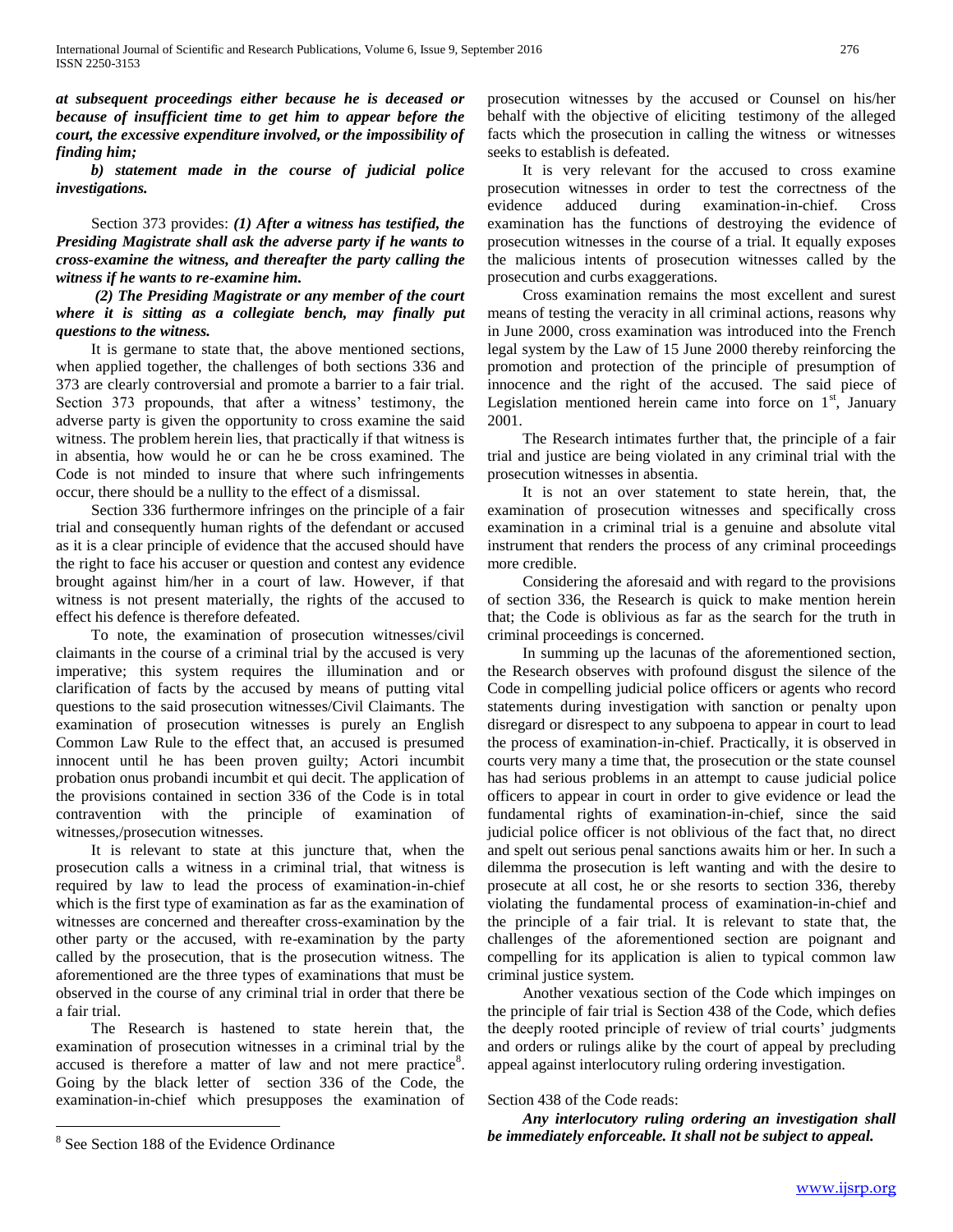To note, the fact that, the Code permits Judges and Magistrates to apply their consciences in reaching decisions in criminal proceedings, ubi supra, rulings or orders consequently emanating from whatever applications, are bound even if not often to be biased or prejudicial to the interest of the party against whom the said ruling or order is delivered which will normally warrants a review of same by a superior court of criminal justice. The Research opines that, the classification of interlocutory ruling with regard to appeal as contained in the aforesaid section has defeated the very essence of the criminal justice system that observes fairness, equality and impartiality, equally with the fundamental conception that, appeal against any court decision is of right once there is thread of procedural insufficiencies or bias, see **R. VERSUS WOOLMINGTON,** (1935)<sup>9</sup>.

 Going by the black letter of section 443 (1) of the Code, the Study is baffled with one important question, that of, is it possible for an Appellant or Counsel on his/her behalf to get all supporting documents, that is, copies of a Judgment appealed against together with records of proceedings within 15 (fifteen) days in order to file memorandum of grounds of appeal as required. The answer is in the negative.

#### Section 443(1) reads:

 *Section 443: (1) The registrar who receives the notice of appeal shall immediately make a report thereof and shall with written proof or by a writ of the bailiff, request the appellant to file his memorandum of grounds of appeal, as well as all supporting documents within fifteen (15) days from the day following the date of registration of the appeal, otherwise the appeal shall be inadmissible. Mention of such notice shall be made on the report.*

The Study is of the considered opinion that, it is verily I. practically impossible for the Appellant or Counsel on his or her behalf to prepare and file a lucid and succinct memorandum of grounds of appeal, 'as well as all supporting documents within fifteen (15) days from the day following the date of registration of the appeal' as contained in the aforementioned section, supporting documents shall include, inter -alia, the Judgment appealed against, records of proceedings and more specifically, written submissions as was held in **TAKU MATHIAS NGULEFAC VERSUS THE PEOPLE OF CAMEROON & 1**   $\mathbf{O}$ **r.**<sup>10</sup>.

 To Note, it takes our Courts/Registries in Cameroon weeks and even months to prepare and make available Judgment and records of proceedings appealed against to the Appellant. Consequently it becomes difficult to prepare and file written submissions (supporting documents) together with memorandum of grounds of appeal at the same time.

 Furthermore, written submissions often make references to paragraphs or pages of the records of proceedings and the Judgment appealed against, without records of proceedings and copy of the Judgment appealed against, it becomes difficult to prepare and file any written submissions together with memorandum of grounds of appeal, especially when Counsel for the Appellant was not present during the hearing and

 $\overline{a}$ 

determination of the proceedings leading to the Judgment appealed against.

 In **THE PEOPLE OF CAMEROON & 1 OR VERSUS SIMO PIERRE & 1 OR**<sup>11</sup>, it took the Appellant more than two (2) months to get copies of the Judgment appealed against and the records of proceedings, (which Judgment was delivered on the  $12<sup>th</sup>$  day of May 2010), in order to prepare and file his written submissions and which submissions were only filed at the Registry of the Court of Appeal and not at the Registry of the Court that delivered the said Judgment appealed against as required.

 In this regard, the Research therefore contend that, the decision of the Learned Justices in **TAKU MATHIAS NGULEFAC VERSUS THE PEOPLE OF CAMEROON & 1 Or.,** in dismissing *Suit N0: CASWR/5C/2010* on grounds that, Appellant memorandum of grounds of appeal filed at the Registry of the Lower Court without his written submissions (supporting documents) attached thereto was in contravention with the provisions of section 443 of the Code, is bizarre and needs a review, the Learned Judges did fail at this instant case to apply the prerogative of their consciences and as required, ubi supra.

 Critiquing the Code, the Research has observed with complete disillusionment that, there are no sections therein that empowers the Court of Appeal to grant leave for:-

- 1. enlargement of time within which an appellant can file his or her notice and grounds of appeal,
- 2. further grounds of appeal to be filed,

It is a settled principle at law that, upon proof of:-

- competent and pending appeal before the Court,
- printed records compiled and served on the appellant after the time of appeal has elapsed,

occurrence of unforeseen circumstances beyond the control of the appellant, such as the death or change of Counsel, any application for leave to file further grounds of appeal must be granted. To note, this was the position in *FON DOH GAH GWANYIN III & 9 ORS. VERSUS THE PEOPLE OF CAMEROON,* See pages 834 and 835, 'CIVIL PROCEDURE IN NIGERIA<sup>y</sup> 2<sup>nd</sup> edition, by Fidelis NWADIALO.

 The Research is hastened to state herein and with regard to the aforesaid that, our Learned draftsmen of the Code were myopic not to have envisaged the occurrence of unforeseen circumstances beyond convict's or appellant's control, to the effect that, for instance, same could not file his notice and grounds of appeal within the statutory time period prescribed by **section 440** (1) of the Code.

# *Section 440: (1) The time-limit allowed for filing an appeal shall be ten (10) days with* effect *from the day following the date the judgment after full hearing was delivered, for all the parties, including the legal Department.*

 The Research propounds that, unforeseen contingencies are inevitable, consequently it is indeed incomprehensible to think of

 $\overline{a}$ 

<sup>&</sup>lt;sup>9</sup> Incorporated Council of Law Reporting, Special Issue  $-135$ 

years of The Law Report and The Weekly Law Reports.

Suit N0: CASWR/5C/2010, Unreported.

<sup>&</sup>lt;sup>11</sup> Suit N0: CFIK/DS/112c/2009, Unreported.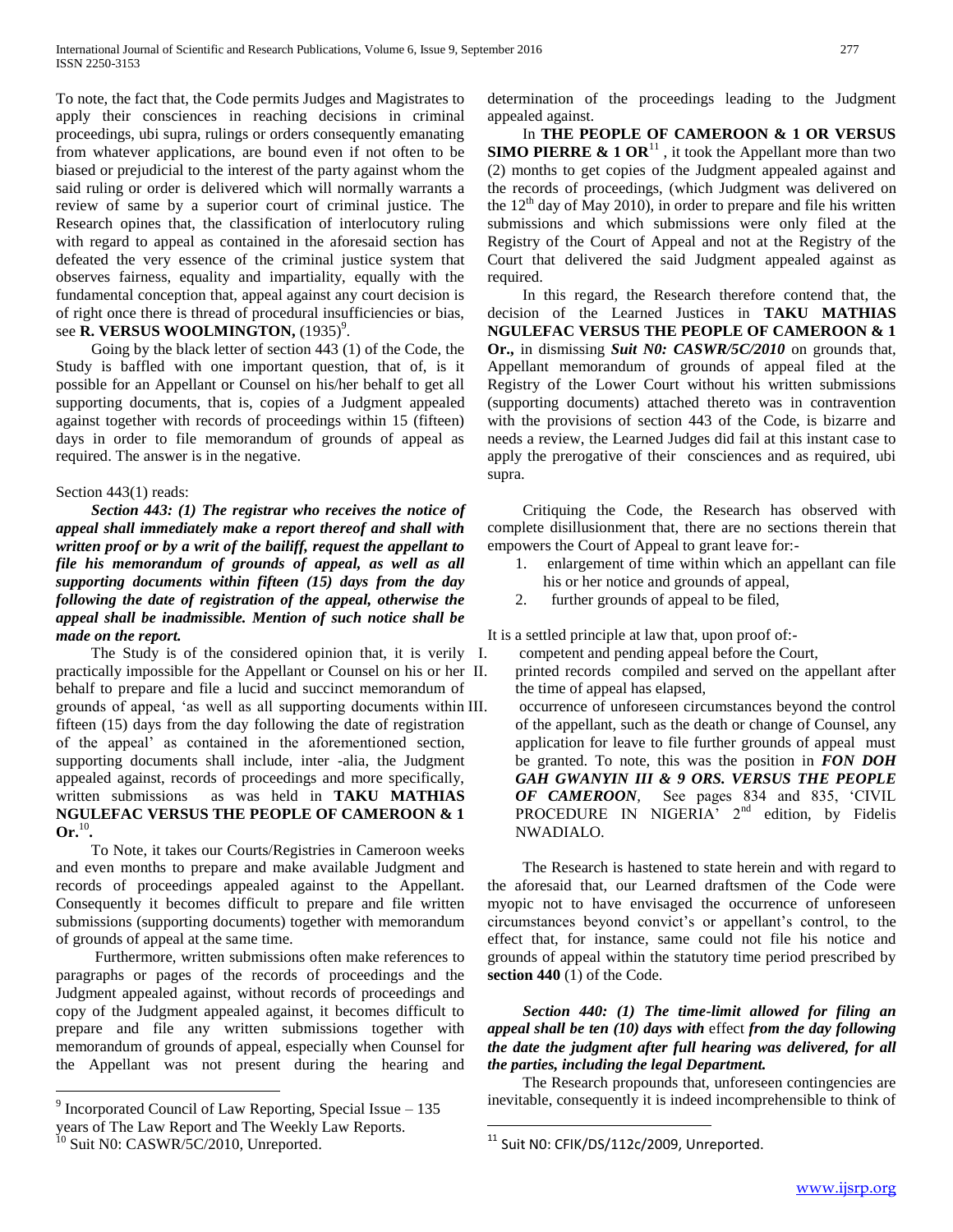any Code, without provisions contained therein, enabling appellant to file and obtain leave to file his or her notice and grounds of appeal out of time or to file further grounds of appeal. It is relevant to state that, the silence of the Code as to provisions enabling the filing of appeal out of time is misleading and a blow to the rights of the defence and the principle of a fair trial.

 Considering the aforesaid and coupled with the fact that, the research is out to share the message of justice within the criminal justice system in Cameroon, the Study intimates that, where an appellant is unable to file notice of appeal within the relevant time limit, and he or she is desirous to do so, an application for an extension of time to appeal should be granted for the supreme interest of justice.

 The Research is hotfooted to make mention herein that, section 746 of the Code and specifically subsections (K),and (L) of same have substantially weakened and destabilized the adducing of evidence in criminal proceedings in Cameroon. Section 746 of the Code reads:

*(1) All previous provisions repugnant to this law are hereby repealed, in particular:* 

## *k) The provisions of the Criminal Procedure Ordinance (Cap 43 of the Laws of Nigeria 1958);*

# *l) The Evidence Ordinance (Cap. 62 of the Laws of Nigeria 1958) as regards criminal*

 Repealing the Criminal Procedure Ordinance as well as the Evidence Ordinance, Cameroon did embrace a Code that has made no absolute provisions as to exactly how proof should be brought in criminal proceedings before the Courts. Irritatingly, the Code talks of proof as opposed to evidence. The rejection of both the Criminal Procedure Ordinance and Evidence Ordinance by the Code, undeniably and unquestionably has left a black hole as to the application of the Rules of Evidence in criminal proceedings in Cameroon. Section 746 (L) of the Code which has repealed the Evidence Ordinance, is now seemingly replaced with sections 307 and 310, ubi supra, thereby exposing the ambiguity and unfinished nature of the Code. Criminal justice system is aimed at dispensing fairness, impartiality and equality amongst the parties in criminal trials in order to protect human rights, being fundamental rights. But with such lacunas as cited herein, these attributes or goals as stated above cannot be observed.

 The Research intimate with all humility herein that, the success of any piece of law or legislation depends largely on the existence of practice directions. A lack thereof, will amount to frequent and enormous subjective and ambiguous or further interpretations of sections of the law at the detriment of the entire community, to note, in *Suit N0: CASWR/27M/CR/2011<sup>12</sup>*, *BETWEEN JAMES YUWE DONGO (APPELLANT) VERSUS THE PEOPLE OF CAMEROON & TENDO SUNNY (RESPONDENTS)*, the Appellant/Applicant herein by way of motion on notice applied to the Court of Appeal South West Region for leave to file an appeal out of time against judgment in *SUIT NO: LM/389C/2011***<sup>13</sup> ,** delivered on the 22/08/2011, by Justice Bea Abednego Kalla, the Learned Justices of the said

 $\overline{a}$ 

Court of appeal granted leave for Appellant to file appeal out of time contrary to the provisions of section 440 (1) of the Code (supra), in the said unanimous decision of the learned Justices granting the said leave, the learned Justices intimated amongst others that, *'…because of his ill health applicant could not appeal within time before this court. We are of the opinion that even though there is a time limit within which to appeal in a criminal appeal, which is 10 days, circumstances can sometimes warrant a party not to be able to respect this time limit. It will only be fair and equitable if the court extends the time within which such party can appeal'…' in view of the above and since the Respondents are not opposed to the application, we think that the application is proper before us. We grant same and make the following orders:- Applicant is hereby granted 10 days from the date of notification of this ruling to file notice and grounds of appeal in SUIT NO: LM/389C/2011'.*

Whereas, a similar application in **Suit**  $N^0$ . **CASWR/16<sup>m</sup> /CR/2012** between *TOH JOACHIM MIKI HUMPHREW (APPLICANT) AND THE PEOPLE OF CAMEROON (RESPONDENTS)*, was rejected in conformity with section 440 (1) of the Code, which reads:

## *Section 440 (1) the time-limit allowed for filing an appeal shall be ten (l 0) days with effect from the day following the date the judgment after full hearing was delivered, for all the parties, including the legal Department.*

 The application of the Code as earlier noted, is not guided by any practice directions, consequently the Judges are bound to interpret same the way they personally perceived often, as seen herein above at the detriment of accused or appellant.

#### III. CONCLUSION

 Conclusively, Cameroon's much proclaimed Criminal Procedure Code, an intercross between the French Civil Law and English Common Law systems, along with Customary Law, emerged in an effort to address the common practice of arbitrary and unlawful arrests, secret detentions, and the prejudice of criminal proceedings in Cameroon. The Code, which is opined to offer an efficient, reliable and legally sound set of structured rules and guidelines to facilitate criminal proceedings; instead, offers a legal straightjacket within which the parties, particularly the defence are obligated to operate.

 The Research is of the opinion that, the drafters of the Code, failed to take into considered account the social aspects and contexts which will allow the code to flourish as a superior legal instrument to facilitate fairness, transparency and accountability within criminal proceedings. As such, it can be deduced that mindful of the aforementioned sections and provisions of the Code, as was founded by the Research, the Code is in parts ambiguous, not succinct, and not lucid allowing too much scope for misinterpretation and subsequently misapplication as evidenced in many instances highlighted in this write up.

 Furthermore, the Code is seen as an exhibition of the hidden agenda of a democratic pretension. In an environment where the violation of rules is a common national practice; where the judiciary does appear to be severed from the executive limb; where police abuse generally goes unpunished, where the

<sup>&</sup>lt;sup>12</sup> Unreported.

<sup>&</sup>lt;sup>13</sup> Unreported